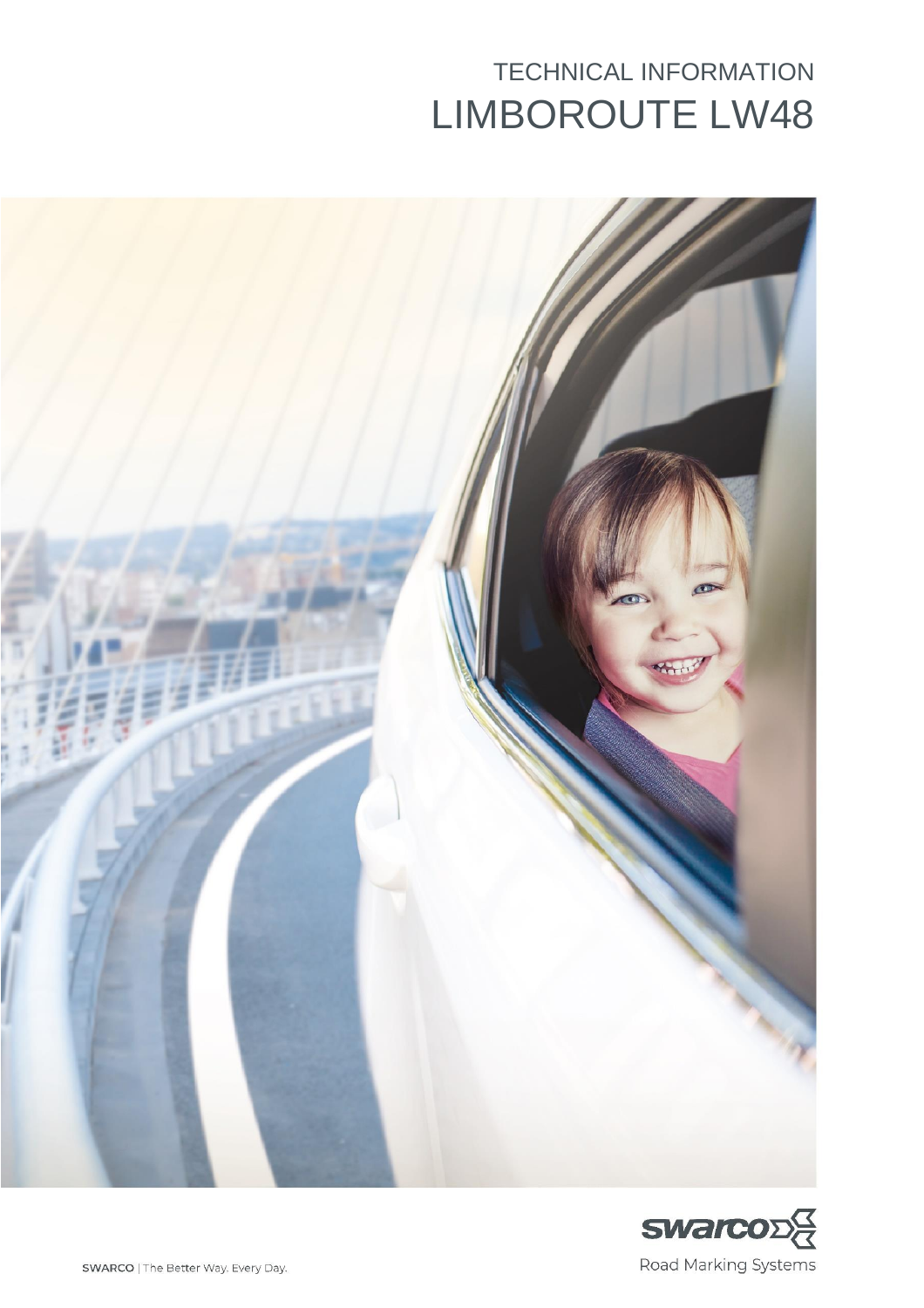

## **LIMBOROUTE LW48**

Art.-No.: 11702 Airless, white

Version: 2022-05-05

| $\mathbf{1}$   |     |  |  |  |  |  |  |  |  |  |
|----------------|-----|--|--|--|--|--|--|--|--|--|
| $\overline{2}$ |     |  |  |  |  |  |  |  |  |  |
| 3              |     |  |  |  |  |  |  |  |  |  |
| 4              |     |  |  |  |  |  |  |  |  |  |
|                | 4.1 |  |  |  |  |  |  |  |  |  |
|                | 4.2 |  |  |  |  |  |  |  |  |  |
|                | 4.3 |  |  |  |  |  |  |  |  |  |
| 5              |     |  |  |  |  |  |  |  |  |  |
|                | 5.1 |  |  |  |  |  |  |  |  |  |
|                | 5.2 |  |  |  |  |  |  |  |  |  |
|                | 5.3 |  |  |  |  |  |  |  |  |  |
|                | 5.4 |  |  |  |  |  |  |  |  |  |
|                | 5.5 |  |  |  |  |  |  |  |  |  |
| 6              |     |  |  |  |  |  |  |  |  |  |
| $\overline{7}$ |     |  |  |  |  |  |  |  |  |  |
|                | 7.1 |  |  |  |  |  |  |  |  |  |
|                | 7.2 |  |  |  |  |  |  |  |  |  |

#### **Important Information:**

Please consider our General Terms and Conditions and the general notes of the Technical Information Sheet! No liability is accepted for any errors! The information is provided to our best knowledge and experience. This information is, however, no warranty for any properties of the material. We provide this information without obligation, also regarding the rights of third parties. The user has to make sure that the material is appropriate for the respective application.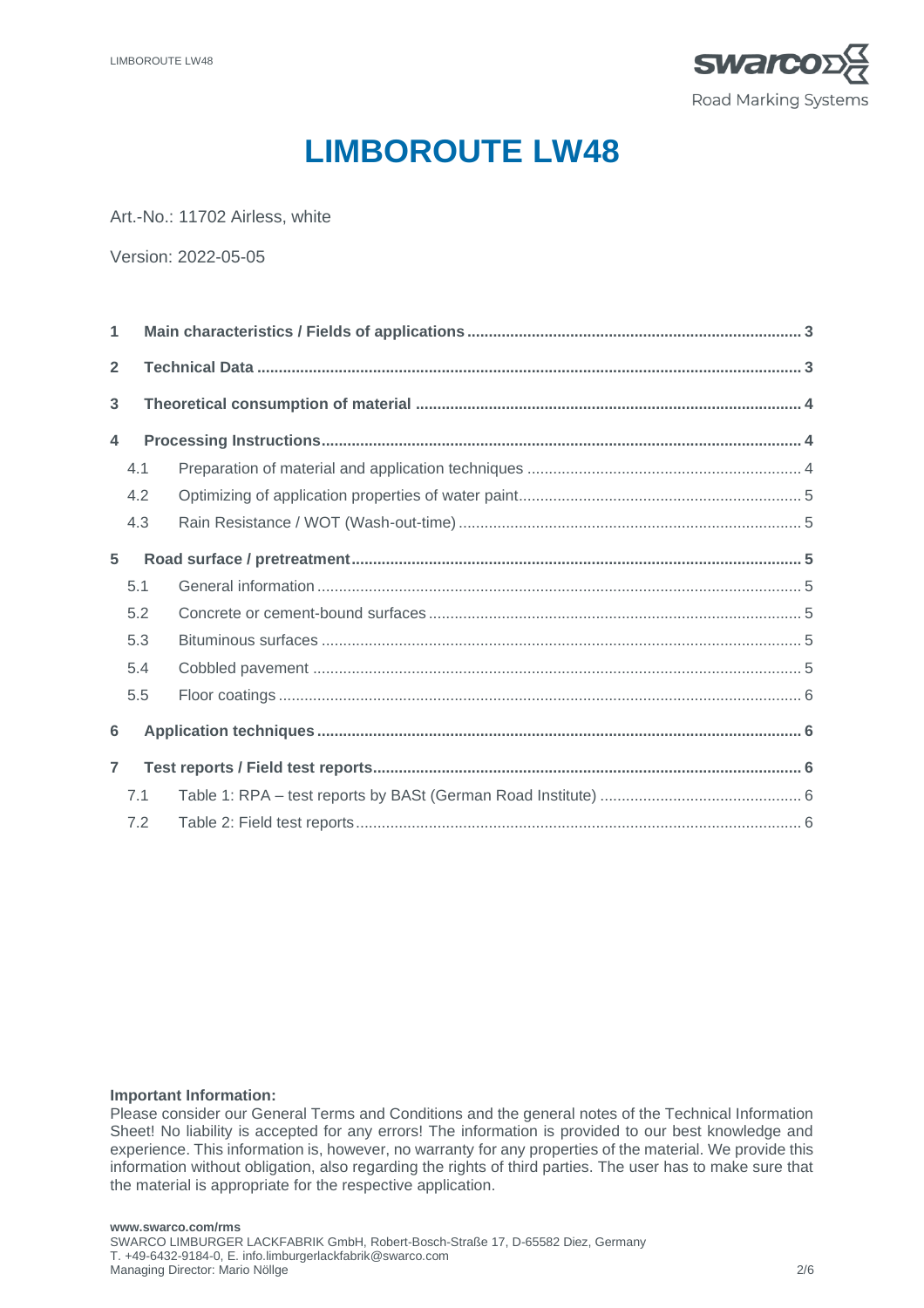

## **1 Main characteristics / Fields of applications**

#### **LIMBOROUTE LW48 …**

- **EXEDENT IS a water-thinnable, environmentally friendly high solid waterborne paint.**
- **•** its technical values comply with the requirements by the German Road Institute (BASt) as type I marking as well as type II rain safety marking
- **EXE** is suitable for both bituminous (e. g. mastic asphalt, asphaltic concrete) and concrete surfaces
- **EXEDENT IS Suitable for applications with airless and atomizing techniques**
- **EXP** is characterized by good drying and bead embedment properties, excellent covering power and good resistance against abrasion

### **2 Technical Data**

|                                | White.                                                                                                                                                                                                                                                                                                                 |  |  |  |  |  |  |
|--------------------------------|------------------------------------------------------------------------------------------------------------------------------------------------------------------------------------------------------------------------------------------------------------------------------------------------------------------------|--|--|--|--|--|--|
| Color                          | other colors upon request                                                                                                                                                                                                                                                                                              |  |  |  |  |  |  |
| <b>Density</b>                 | approx. 1.63 kg/l +/- 0.04                                                                                                                                                                                                                                                                                             |  |  |  |  |  |  |
| Solid content                  | $\leq 80\%$                                                                                                                                                                                                                                                                                                            |  |  |  |  |  |  |
| Solvent-content                | $< 2\%$                                                                                                                                                                                                                                                                                                                |  |  |  |  |  |  |
| <b>Thinner</b>                 | Max. 2% water to optimize the material's properties                                                                                                                                                                                                                                                                    |  |  |  |  |  |  |
|                                | Cleaning of equipment and machinery with water                                                                                                                                                                                                                                                                         |  |  |  |  |  |  |
| <b>Storage stability</b>       | 6 months, in sealed original packaging;                                                                                                                                                                                                                                                                                |  |  |  |  |  |  |
|                                | protect from frost and direct sun light                                                                                                                                                                                                                                                                                |  |  |  |  |  |  |
| Overrollability / curing time  | The drying times stated in the BASt test reports are laboratory values that may differ from<br>field conditions depending on climate (temperature, humidity, wind), material, layer thickness<br>and road surface. In general the markings' overrollability must be checked before exposing<br>them to traffic impact. |  |  |  |  |  |  |
| <b>WOT (Wash-out-time)</b>     | approx. 30 minutes after application depending on layer thickness and climatic conditions.                                                                                                                                                                                                                             |  |  |  |  |  |  |
|                                | Plastic container with 25 kg filling weight                                                                                                                                                                                                                                                                            |  |  |  |  |  |  |
| <b>Standard packaging</b>      | Larger container upon request                                                                                                                                                                                                                                                                                          |  |  |  |  |  |  |
|                                | Drop-on material:<br>paper bags with PE inlay - 25 kg filling weight                                                                                                                                                                                                                                                   |  |  |  |  |  |  |
|                                | The regulations and instructions concerning appropriate transport, handling, storage, first aid                                                                                                                                                                                                                        |  |  |  |  |  |  |
| Identification                 | and measures, toxicology and ecology are stated in detail in our material safety data sheets!                                                                                                                                                                                                                          |  |  |  |  |  |  |
|                                | The instructions stated on the product label and in the MSDS must be followed.                                                                                                                                                                                                                                         |  |  |  |  |  |  |
| <b>Processing temperature</b>  | min. $+10^{\circ}$ C                                                                                                                                                                                                                                                                                                   |  |  |  |  |  |  |
| Surface temperature            | $+10^{\circ}$ C to $+45^{\circ}$ C                                                                                                                                                                                                                                                                                     |  |  |  |  |  |  |
| Rel. humidity                  | max. 75 % - (dew point spreadsheet has to be regarded)                                                                                                                                                                                                                                                                 |  |  |  |  |  |  |
|                                | Layer thickness<br>dry film thickness<br>Theoretical consumption<br>$=$<br>$=$                                                                                                                                                                                                                                         |  |  |  |  |  |  |
| Layer thickness /              | ca. 0,49 kg/m <sup>2</sup> (0,3 l/m <sup>2</sup> )<br>300 um<br>$200 \mu m$<br>$=$<br>$=$                                                                                                                                                                                                                              |  |  |  |  |  |  |
| <b>Theoretical consumption</b> | 400 um<br>268 um<br>ca. 0,65 kg/m <sup>2</sup> (0,4 l/m <sup>2</sup> )<br>$=$<br>$=$                                                                                                                                                                                                                                   |  |  |  |  |  |  |
|                                | ca. 0,98 kg/m <sup>2</sup> (0,6 l/m <sup>2</sup> )<br>600 um<br>400 um<br>$=$<br>$=$                                                                                                                                                                                                                                   |  |  |  |  |  |  |
|                                | The actual consumption depends on the applied layer thickness and the type and state of the                                                                                                                                                                                                                            |  |  |  |  |  |  |
|                                | surface.                                                                                                                                                                                                                                                                                                               |  |  |  |  |  |  |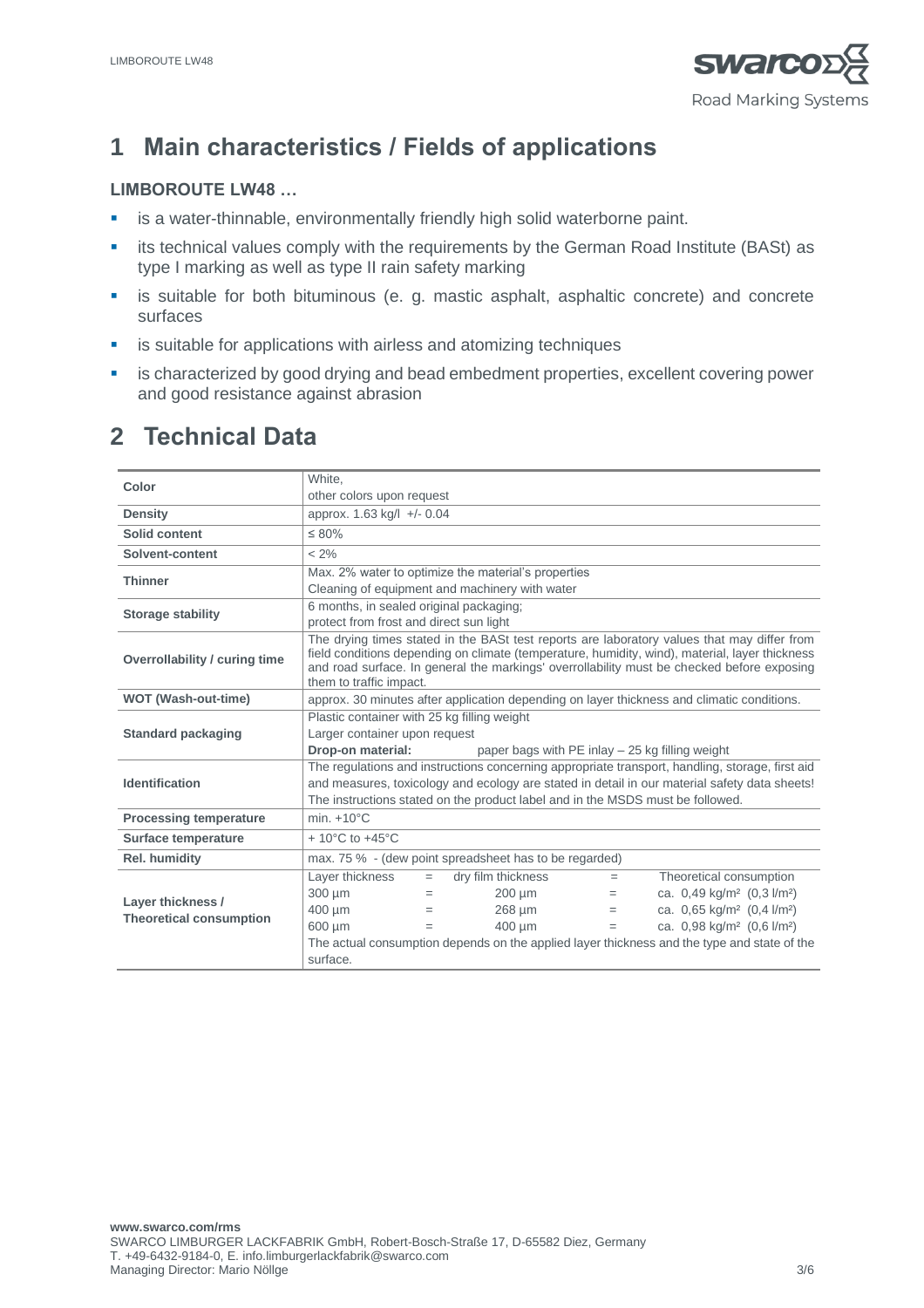## **3 Theoretical consumption of material**

|                                       | <b>RAL color</b> | density | Theoretical consumption, layer<br>thickness |                   |                   |
|---------------------------------------|------------------|---------|---------------------------------------------|-------------------|-------------------|
| <b>Product</b>                        |                  | kg/l    | kg/m <sup>2</sup>                           | kg/m <sup>2</sup> | kg/m <sup>2</sup> |
|                                       |                  |         | $0,3$ mm                                    | $0.4 \text{ mm}$  | $0,6$ mm          |
| <b>LIMBOROUTE LW48 white</b>          | 9016             | 1.63    | 0,489                                       | 0,652             | 0,978             |
| <b>LIMBOROUTE LW48 traffic yellow</b> | 1023             | 1.60    | 0.480                                       | 0,640             | 0,960             |
| <b>LIMBOROUTE LW48 traffic orange</b> | 2009             | 1.62    | 0,486                                       | 0,648             | 0,972             |
| LIMBOROUTE LW48 traffic red           | 3020             | 1.64    | 0,492                                       | 0,656             | 0,984             |
| <b>LIMBOROUTE LW48 traffic blue</b>   | 5017             | 1.64    | 0,492                                       | 0,656             | 0,984             |
| <b>LIMBOROUTE LW48 traffic green</b>  | 6024             | 1.64    | 0,492                                       | 0,656             | 0,984             |
| <b>LIMBOROUTE LW48 traffic black</b>  | 9017             | 1.60    | 0,480                                       | 0,640             | 0,960             |
| rounded theoretical consumption       |                  |         |                                             |                   |                   |

The actual consumption depends on the applied layer thickness and the type and state of the surface

### **4 Processing Instructions**

### **4.1 Preparation of material and application techniques**

The LIMBOROUTE LW48 has to be **homogeneously** stirred in the original container. The exact machine adjustments have to be done according to the manufacturer` instructions. Layer thickness and quantity of drop-on material need to be evenly distributed. Scattering losses on both line sides make modified machine adjustments necessary.

Theoretical consumption of material and drop-on material is listed:

- in the respective test reports by BASt
- in the table 1 "RPA test reports by BASt" see point 7.1
- in the table "Theoretical consumption of material" see point 3
- in the table "Theoretical consumption of material and drop-on materials" on our website in kg/m² as well as in kg/km of line to be marked depending on typical line width

Note: All devices and tubes must be totally free from paint residues and solvents before LIMBOROUTE LW48 is applied!

All devices and tubes must be totally free from old paint residue and solvents. Do not use equipment that has any brass or copper parts. Stainless steel parts are recommended.

Before using waterborne paints, we recommend to clean equipment and machinery used earlier for solvent-based paints in the following three steps:

- 1. Rinse thoroughly with solvent (Art.-No. RH10010 Acetone)
- 2. Rinse with industrial alcohol or an alcohol / water mix (Art.-No. RH10070 Ethanol)
- 3. Rinse with plenty of water

At each work interruption the nozzles must be cleaned. Once the work is completed, the machine must be thoroughly rinsed.

Immediately after the application of waterborne paints, equipment and machinery must be cleaned in reverse order to prepare them for the use of solvent- based paints.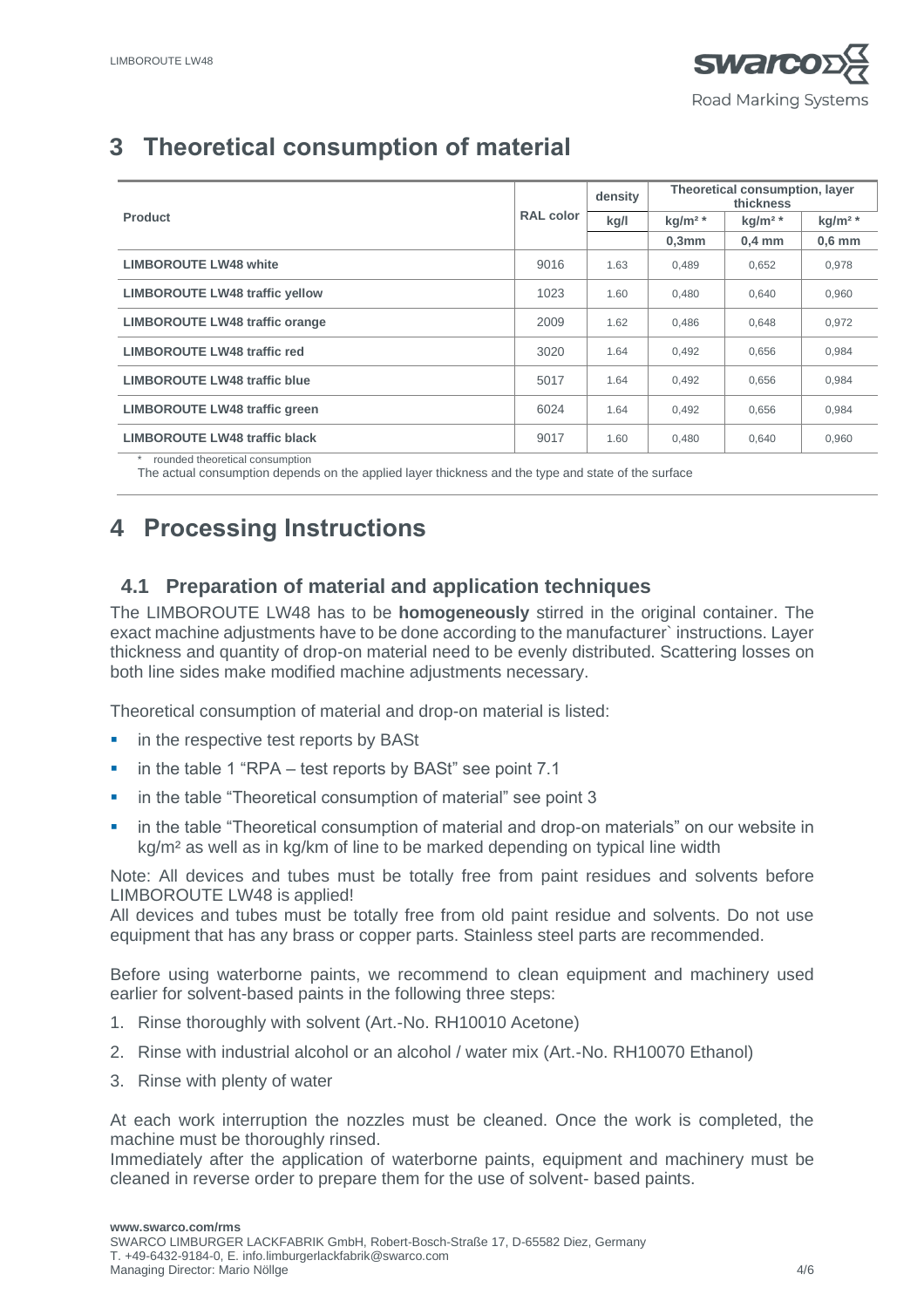

### **4.2 Optimizing of application properties of water paint**

The LIMBOROUTE LW48 in its delivery state is ready for processing. Usually, the addition of thinner is not necessary. It is, however, possible to optimize the material's spray properties by adding max. 2% water as thinner.

### **4.3 Rain Resistance / WOT (Wash-out-time)**

In contrast to other marking materials and in addition to trafficability, rain resistance must be considered when working with waterborne paint. Rain resistance / WOT describes the time beyond trafficability / curing time after which waterborne paint is resistant against weatherrelated influences and after which it can no longer be washed out. It is recommended to apply water-soluble marking systems only under stable weather conditions without the probability of rain.

### **5 Road surface / pretreatment**

### **5.1 General information**

The surface must be dry, clean and free from grease, oil and loose gravel and other contaminations. The surface and potential existing old markings must be checked for their carrying capacity and compatibility with the material to be applied. In case of doubt, test applications and bonding checks are required. Ideally, old markings should be removed with appropriate mechanical procedures.

Colored marking materials may fade after some time of outside exposure. This is a normal effect caused by sun exposure, water, road salt, dew, condensed water and heat. Constant traffic impact reduces bleaching and shift of color intensity, but is not able to prevent fading completely. See our elaborations on that subject in our "General notes on technical information sheets".

**Information:** LIMBOROUTE LW48 is not appropriate for large surface applications.

### **5.2 Concrete or cement-bound surfaces**

The pavement components in new road surfaces that prevent good bonding (fine mortar layer, concrete slurries) must be appropriately removed (e. g. with high pressure waterjet, fine millcut or similar). When applying the paint to concrete or cement-bound surfaces, bubble formation is likely occur. In order to prevent the formation of bubbles the concrete should be pretreated with LIMBOROUTE LW48 blended 1:1 with water as a primer (approx. 200µm). The humidity of the concrete must not exceed 4% during the marking work. After precipitations a waiting period of minimum 48 hours is recommended.

### **5.3 Bituminous surfaces**

Any loose components such as chippings must be removed. Fluxoils of new bituminous surfaces are detrimental to the good bonding of markings and may lead to discoloration of the striping. Since these oils are hardly removable mechanically, the surface should either be exposed to traffic for 4 – 6 weeks or initially be marked with paint.

### **5.4 Cobbled pavement**

All kind of cobbled pavements are moveable surfaces. That can lead to crack formation or spallings on the marking. Material is used without any manufacture guarantee. Test applications, surface pretreatments are recommended. Cobbled pavement must ensure proper bonding.